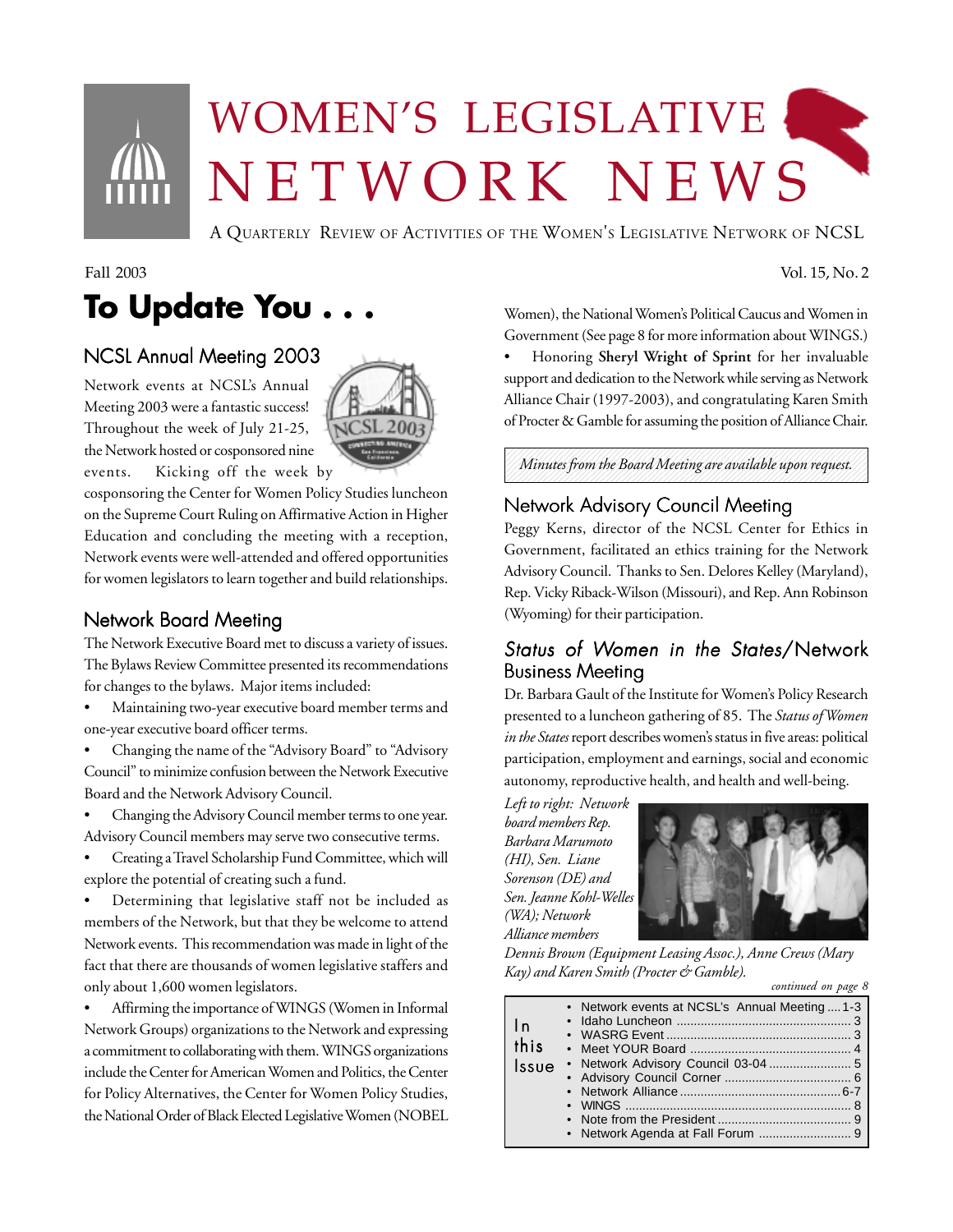### Congratulations to the new Network **Executive Board members!**



*Passing the Torch: Incoming Network President Senator Liane Sorenson thanks outgoing Network President Senator Jeanne Kohl-Welles for her work and dedication.*

- **Senator Liane Sorenson** (Delaware), President\*
- **Delegate Carol Petzold** (Maryland), Vice President\*

Senator Jeanne Kohl-**Welles** (Washington), Past President \*

• **Assemblymember**

**Susan John** (New York), Eastern Regional Member

• **Representative Nancy**

**Detert** (Florida), Southern Regional Member

• **Senator Connie Stokes** (Georgia), Southern Regional Member

*\* These legislators were previously board members, but have been elected to new positions.*

### The Price of People

"The Price of People: Trafficking and the Role of the State" session featured three speakers: Leslie Wolfe, Ph.D., president, Center for Women Policy Studies; Brad Schlozman, deputy assistant attorney general, Civil Rights Division, U.S. Department of Justice; and Norma Timbang, executive director, Asian Pacific Islander Women and Family Safety Center. The panel was moderated by Washington Representative Velma Veloria, a member of the Network Executive Board.



*Left to right: Leslie Wolfe, Brad Schlozman and Norma Timbang*

For more information, visit:

- Center for Women Policy Studies (CWPS) (www.centerwomenpolicy.org)
- Civil Rights Division, U.S. Department of Justice (http:// www.usdoj.gov/crt/crt-home.html)
- Asian Pacific Islander Women and Family Safety Center (http://www.apialliance.org/)

### Madame Chair: The Changing Face of Legislative Leadership

*Session available on NCSL Annual Meeting CD*



Dr. Cindy Simon Rosenthal, associate director of the Carl Albert Congressional Research and Studies Center and wellknown expert on women in politics, moderated a panel of five legislative leaders:

> *Speaker Pro Tempore Lois DeBerry Tennessee*



*Senator Sheila Kuehl California*

*Senate Majority Leader*





*Senate Majority Leader Mary Panzer Wisconsin*

*Senate Minority Whip Liane Sorenson Delaware*



The panel was introduced by Washington Senator Jeanne Kohl-Welles, Network President. The session provided the bulk of the information used in an article by Michael Dresser entitled, "Women's Political Gains Stall," published on page 2A of the August 12, 2003, *Baltimore Sun*.

### Congratulations to new Network Advisory Council members!

- Rep. Cheryl Chase (Arizona)
- Rep. Gayle Berry (Colorado)
- Rep. Catherine Tymniak (Connecticut)
- Rep. Colleen Meyer (Hawaii)
- Sen. Elizabeth Tori (Kentucky)
- Rep. Kathy Tingelstad (Minnesota)
- Rep. Vicky Riback Wilson (Missouri)
- Rep. Kathlyn Fares (Missouri)
- Sen. Vickie McDonald (Nebraska)
- Rep. Sheila Miller (Pennsylvania)
- Rep. Margaret Gillespie (South Dakota)
- Rep. Sheryl Allen (Utah)
- Sen. Karen Fraser (Washington)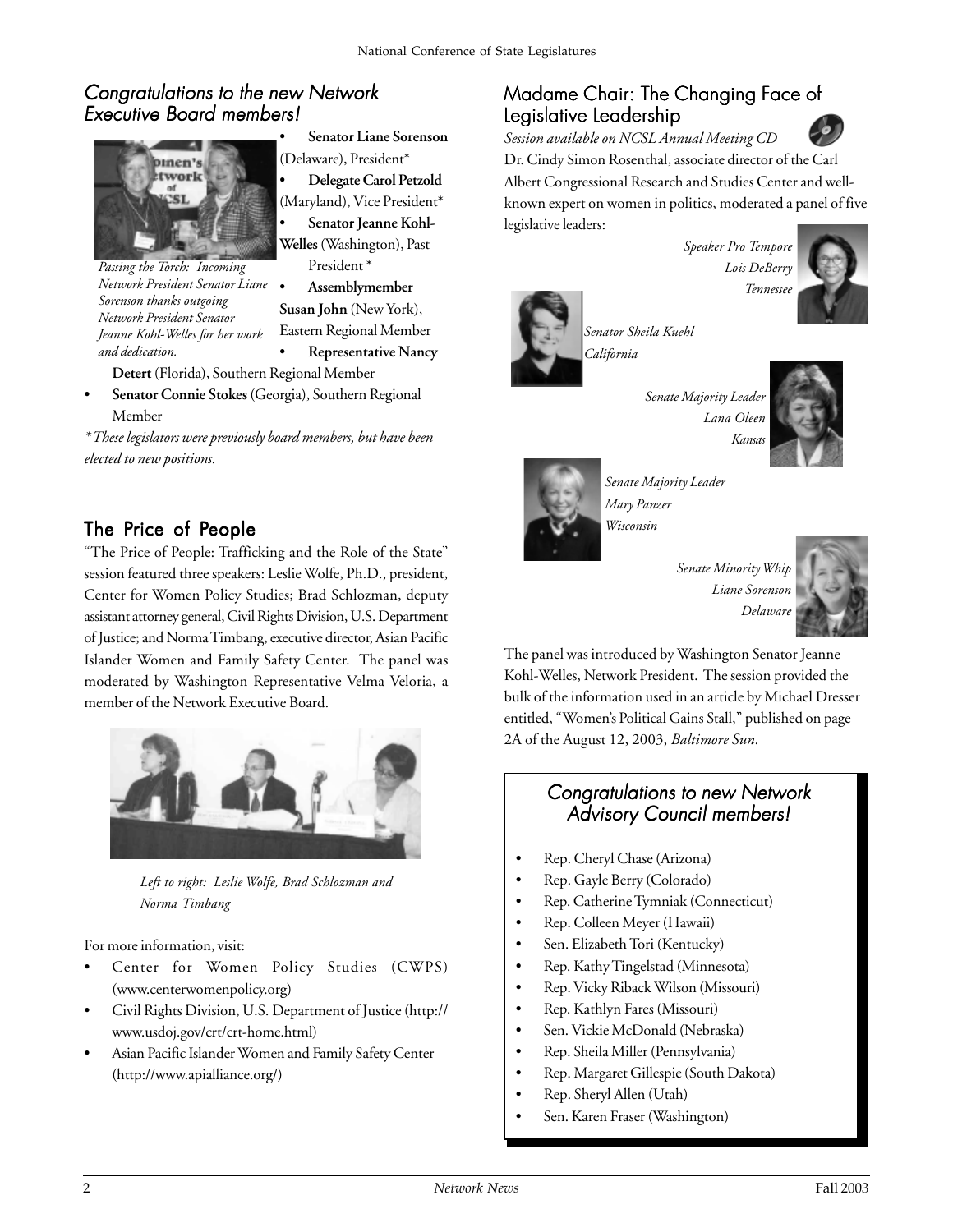### Women in Global Politics

*Session available on NCSL Annual Meeting CD*



The breakfast session, "Women and Global Politics: How Are Women Changing the Political Arena?" attracted a diverse crowd, including state legislators and many international delegates. Patricia de Stacy Harrison, assistant secretary of state for Education and Cultural Affairs, provided the keynote presentation. Katherine Blakeslee, director, Office of Women in Development, U.S. Agency for International Development (USAID), and Doris



*South African officials sang about the importance of women serving in elected office.*

Mpoumou, director, Gender and Governance Program, Women's Environment and Development Organization (WEDO, provided responding remarks. Each speaker, an inspiration in her own way, left the audience with challenging thoughts:



*When you see a roadblock, it means there's a road on the other side. — Assistant Secretary Patricia Harrison*



*For women, the glass is half full, even if our legislatures aren't half full. — Katherine Blakeslee*



*Women's underrepresentation in government is a global disease.— Doris Mpoumou*

**Many thanks to the event cosponsors:**

- •Coca-Cola Bottling Company
- Consolidated
- •Coca-Cola Company
- •Coca-Cola Enterprises
- •National Soft Drink Association
- •Pepsi-Cola North America

### What Do You Think?

The Network is interested in learning how our members benefit from our services and what they think about Network programming. For this reason, those who attended Network events were asked to fill out evaluation forms.

We learned that most evaluation respondents prefer to be contacted via email. They would like to receive the *Network News* quarterly, and most would prefer to receive it electronically rather than in the mail. In terms of programming, respondents valued issue-oriented sessions more than receptions or travel opportunities. When asked what they like most about the Network, many respondents mentioned that they appreciate the opportunity to meet other women legislators, learn from each other, and network. When asked what they would like to change about the Network, respondents asked for more opportunities to get together, for more opportunities to provide input on Network programming, and to increase the participation of women legislators in Network activities.

For more information, visit:

- U.S. Department of State, Bureau of Educational and Cultural Affairs (http://state.gov/history/)
- Office of Women in Development, U.S. Agency for International Development (http://www.usaid.gov/ our\_work/cross-cutting\_programs/wid/index.html)
- Women's Environment and Development Organization (http://www.wedo.org/)

### Idaho Luncheon

The Network hosted a luncheon in honor of Idaho, Montana and Washington women state legislators in conjunction with NCSL's Executive Committee meeting in Coeur d'Alene. About 30 people attended, including legislators and legislative staff. Senator Jeanne Kohl-Welles, immediate past president of the

Network board, welcomed the group and encouraged participation in future Network activities. Many thanks to Albertsons for sponsoring the event! Albertsons



### **WASRG Fvent**

Sen. Liane Sorenson, Network president, was the featured speaker at 2 the Washington Area State Relations



Group (WASRG) meeting at the National Press Club on October 17, 2003. She spoke about the state of the Delaware legislature and about the Network. She encouraged attendees to become involved with the Network and to become Alliance members. Many thanks to Dennis Brown of Equipment Leasing Association for inviting Sen. Sorenson to speak. For more information about WASRG, visit: http://www.wasrg.com/.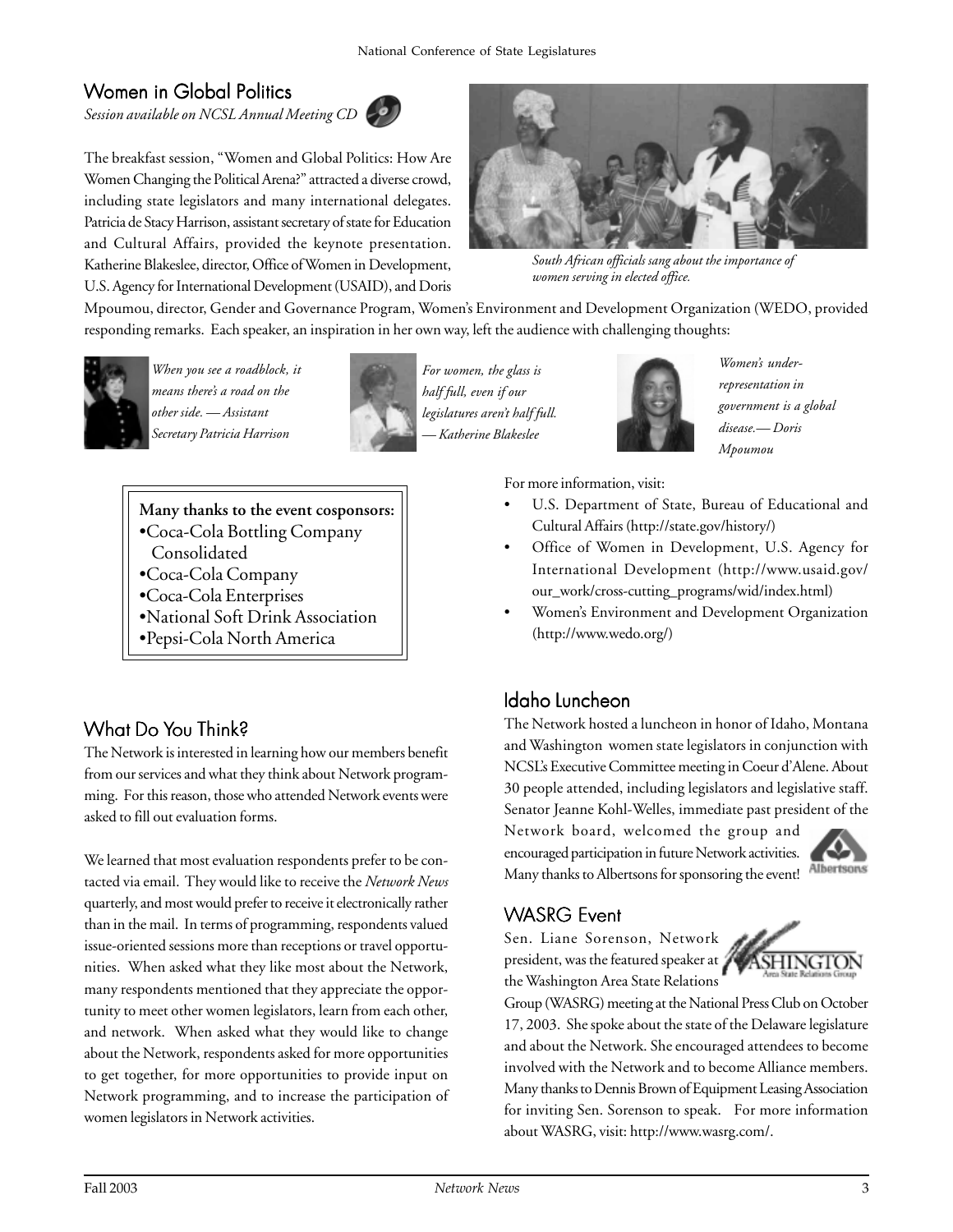### **Meet YOUR Board**



*President Senator Liane M. Sorenson(R) Delaware*



*Vice-President Delegate Carol Stoker Petzold (D) Maryland*



**Past President Senator Jeanne Kohl-Welles (D) Washington**

#### **Eastern Regional Members**



**Senator Judith G. Freedman (R) Connecticut**

*Assemblymember Susan V. John (D) New York*



### **Western Regional Members**

**Representative Cynthia H. Thielen (R) Hawaii**

**Representative Velma Veloria (D) Washington**



### **Midwestern Regional Members**



**Representative Annie Kuether (D) Kansas**

**Senator Connie Lawson (R) Indiana**



### **At-Large Members**



**Assemblywoman Carol Liu (D) California**

**Representative Deborah Kaler McNeil (R) Maine**

### **Southern Regional Members**



*Representative Nancy C. Detert (R) Florida*

> *Senator Connie Stokes (D) Georgia*



**NOBEL Representative**



**Senator Diana E. Bajoie (D) Louisiana**

*Names in italics indicate newly elected board members.*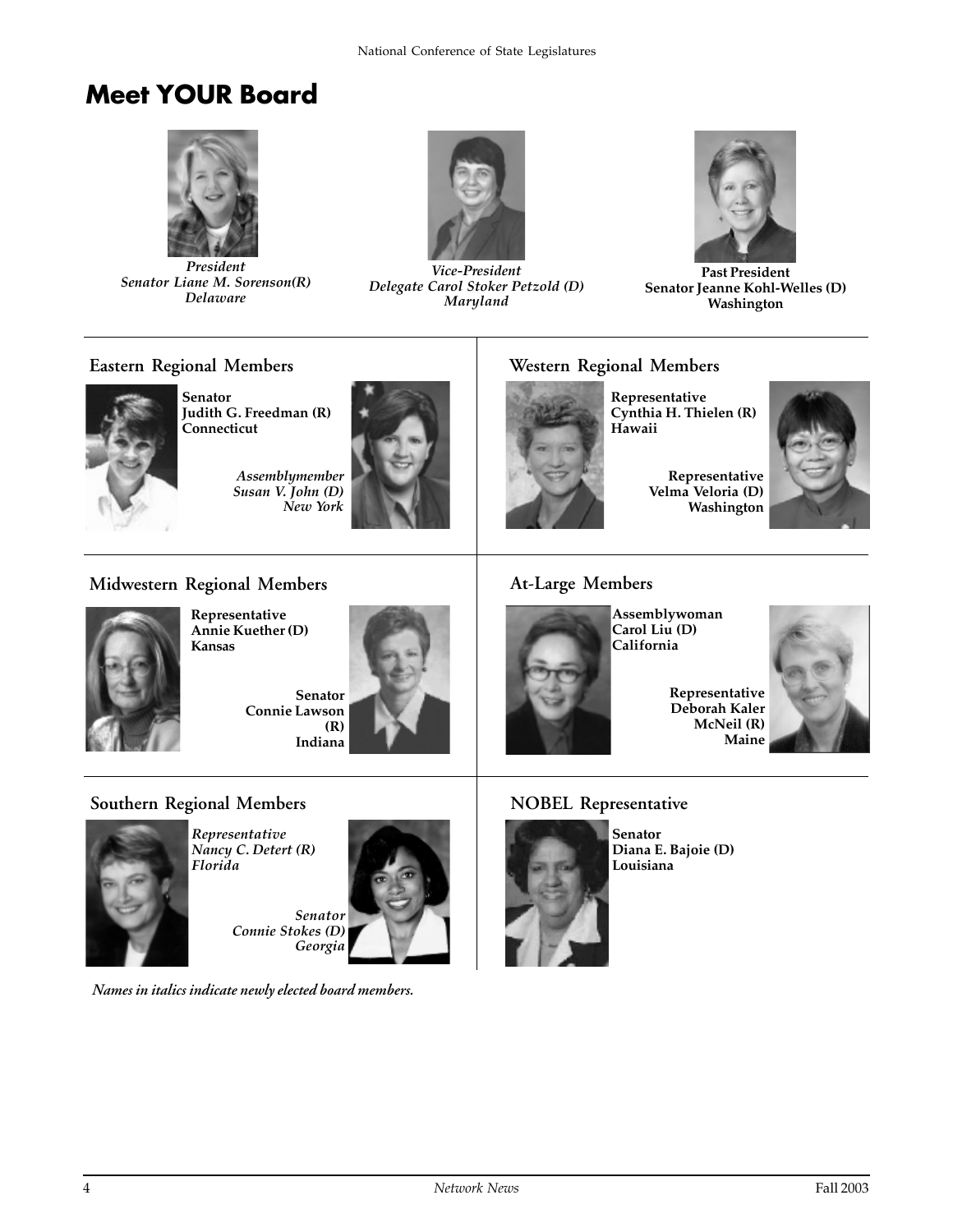| State/<br>Jurisdiction | <b>Advisory Board Member</b>               |
|------------------------|--------------------------------------------|
| Ala.                   | Senator Sundra Escott                      |
| Ala.                   | Representative Laura Hall                  |
| Alaska                 | Senator Bettye Davis                       |
| Alaska                 | Representative Beverly Masek               |
| Ariz.                  | Representative Cheryl Chase                |
| Ariz.                  | Vacant                                     |
| Ark.                   | Vacant                                     |
| Ark.                   | Vacant                                     |
| Calif.                 | Senator Betty Karnette                     |
| Calif.                 | Vacant                                     |
| Colo.                  | Representative Alice Borodkin              |
| Colo.                  | Representative Gayle Berry                 |
| Conn.                  | Representative Marie Kirkley-Bey           |
| Conn.                  | Representative Catherine Tymniak           |
| Del.                   | Senator Patricia M. Blevins                |
| Del.                   | Representative Nancy H. Wagner             |
| Fla.                   | Representative Joyce M. Cusack             |
| Fla.                   | Representative Carole Green                |
| Ga.                    | Representative Sharon Beasley-Teague       |
| Ga.                    | Representative Nan Grogan Orrock           |
| Hawaii                 | Senator Suzanne Chun Oakland               |
| Hawaii                 | Representative Colleen Meyer               |
| Idaho                  | Representative Donna H. Boe                |
| Idaho                  | Vacant                                     |
| Ill.                   | House Majority Leader Barbara Flynn Currie |
| Ill.                   | Representative Elizabeth Coulson           |
| Ind.                   | Representative Peggy M. Welch              |
| Ind.                   | Vacant                                     |
| Iowa                   | Representative Pam Jochum                  |
| Iowa                   | Vacant                                     |
| Kan.                   | Representative Ruby Gilbert                |
| Kan.                   | Senate Majority Leader Lana Oleen          |
| Ky.                    | Senator Elizabeth Tori                     |
| Ky.                    | Representative Joni L. Jenkins             |
| Ky.                    | Representative Susan Westrom               |
| La.                    | Representative Melinda Schwegmann          |
| La.                    | Representative Kay Kellogg Katz            |
| Maine                  | Senate Majority Leader Sharon Treat        |
| Maine                  | Vacant                                     |
| Md.                    | Senator Delores G. Kelley                  |
| Md.                    | Delegate Shirley Nathan-Pulliam            |
| Mass.                  | Representative Marie St. Fleur             |
| Mass.                  | Representative Mary S. Rogeness            |
| Mich.                  | Senator Martha G. Scott                    |
| Mich.                  | Vacant                                     |
| Minn.                  | Representative Nora Slawik                 |
| Minn.                  | Representative Kathy Tingelstad            |
| Miss.                  | Senator Barbara Blackmon                   |
| Miss.                  | Senator Alice Harden                       |
| Mo.                    | Representative Vicky Riback-Wilson         |
| Mo.                    | Representative Kathlyn Fares               |
| Mont.                  | Vacant                                     |

| State/         |                                                         |
|----------------|---------------------------------------------------------|
| Iurisdiction   | <b>Advisory Board Member</b>                            |
| Neb.           | Senator Vickie McDonald<br>(Nebraska's legislature      |
| Neb.           | Senator DiAnna R. Schimek<br>is unicameral)             |
| Nev.           | Assemblywoman Genie Ohrenschall                         |
| Nev.           | Vacant                                                  |
| N.H.           | Vacant                                                  |
| N.H.           | Representative Phyllis M. Katsakiores                   |
| N.J.           | Senator Nia H. Gill                                     |
| N.J.           | Assemblywoman Loretta Weinberg                          |
| N.M.           | House Majority Leader Danice R. Picraux                 |
| N.M.           | Representative Jeannette O. Wallace                     |
| N.Y.           | Assemblywoman Barbara M. Clark                          |
| N.Y.           | Assemblywoman Adele H. Cohen                            |
| N.C.           | Representative Beverly M. Earle                         |
| N.C.           | Representative Julia Craven Howard                      |
| N.D.           | Representative Kathy Hawken                             |
| N.D.           | Vacant                                                  |
| Ohio           | Senator Teresa M. Fedor                                 |
| Ohio           | Representative Merle G. Kearns                          |
| Okla.          | Deputy Majority Leader Jari Askins                      |
| Okla.          | Assistant Majority Leader Angela Z. Monson              |
| Ore.           | Senator Margaret Carter                                 |
| Ore.           | Representative Donna G. Nelson                          |
| Pa.            | Representative Linda Bebko-Jones                        |
| P <sub>a</sub> | Representative Sheila Miller                            |
| PR.            | Senator Luz Z. Arce-Ferrer                              |
| P.R.           | Vice-President of the Senate Velda Gonzalez de Modestti |
| R.I.           | Senator Elizabeth H. Roberts                            |
| R.I.           | Vacant                                                  |
| S.C.           | Representative Gilda Cobb-Hunter                        |
| S.C.           | Senator Linda H. Short                                  |
| S.D.           | Representative Margaret Gillespie                       |
| S.D.           | Senator Marguerite M. Kleven                            |
| Tenn.<br>Tenn. | Representative Kathryn I. Bowers                        |
| Texas          | Representative Beth Halteman Harwell<br>Vacant          |
| Texas          | Vacant                                                  |
| Utah           | Representative Sheryl Allen                             |
| Utah           | Representative Karen W. Morgan                          |
| Vt.            | Vacant                                                  |
| Vt.            | Vacant                                                  |
| Va.            | Senator Yvonne B. Miller                                |
| Va.            | Senator Patricia S. Ticer                               |
| Va.            | Senator Mary Margaret Whipple                           |
| Wash.          | Senator Karen Fraser                                    |
| Wash.          | Senator Shirley Winsley                                 |
| W.Va.          | Delegate Barbara Evans Fleischauer                      |
| W.Va.          | Senator Donna J. Boley                                  |
| Wis.           | Representative Johnnie Morris-Tatum                     |
| Wis.           | Vacant                                                  |
| Wyo.           | Representative Ann Robinson                             |
| Wyo.           | Vacant                                                  |

*Names in italics: Legislators who have been nominated, but not confirmed by the Women's Legislative Network of NCSL Board of Directors.*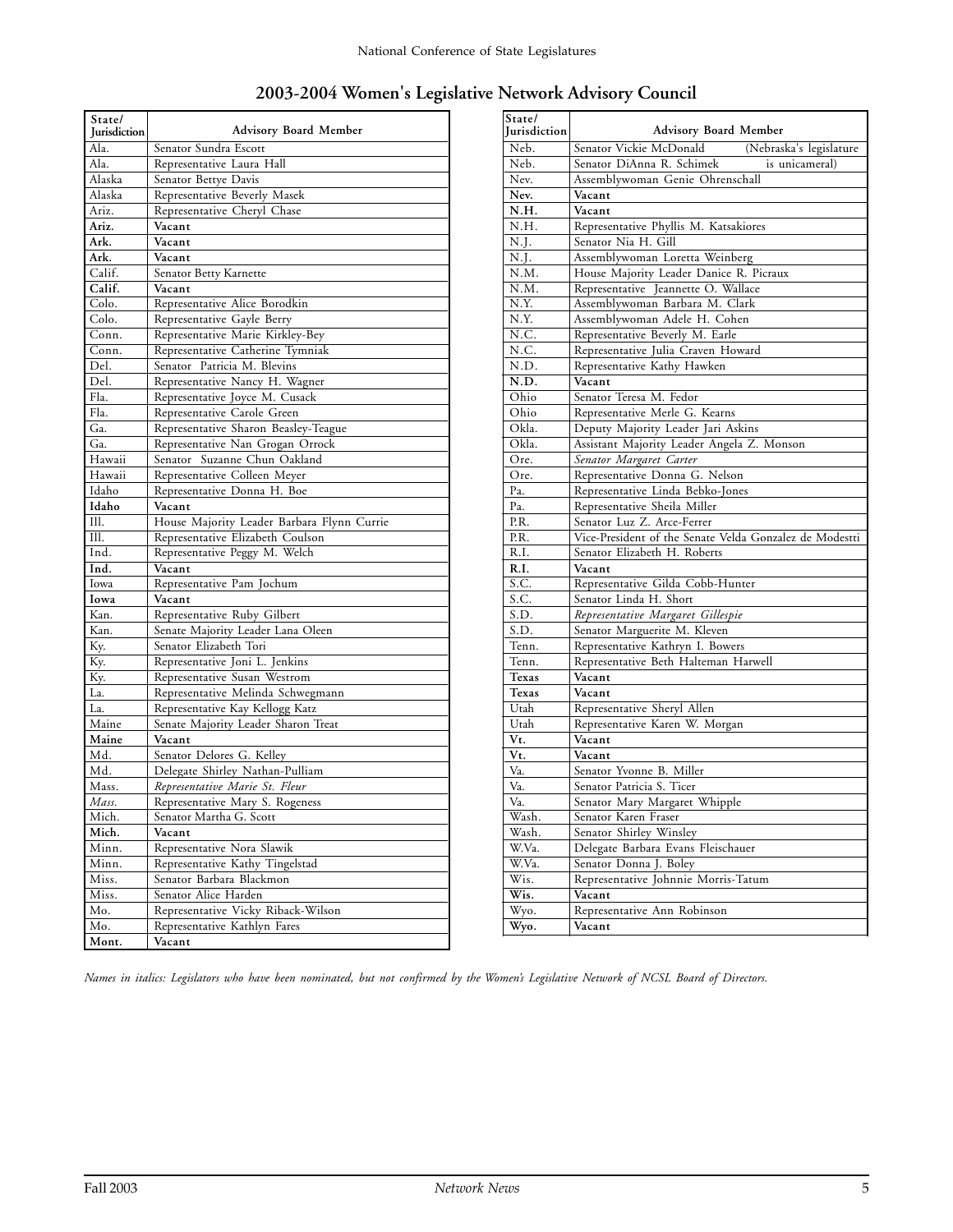### *Advisory Council Corner*

I would say my favorite story is the one that happened to me. I was appointed to the State Senate in l985 and there were four Republicans (I was the only woman). I ran again in l986 to finish

the term and again in l988. In l990, I did not have to run again; however, all Republicans were defeated and I ended up being the only Republican in the 34-member Senate (West Virginia). A check nationwide revealed no other state had ever had a one member party representative. I served those two years (l99l and l992)

and was successful in getting a much-needed "Debt Management Office" bill passed that keeps track of our state



debt and is published quarterly. In l99l, I became Minority Leader—the first woman to fill that position. Today we have a total of 10 Republicans—four women and six men—and I have the fourth highest continuous seniority in the state Senate... outranked only by the

*Donna Boley*

President Pro Tem, The Senate President and the Majority Leader (all Democrats). Moral of this story: Never give up!!!

*—Submitted by Senator Donna Boley*

### **We Couldn't Do It Without You!**

Network Alliance members are a vital part of the Network. We value our Alliance members and appreciate the support they provide to women legislators through the Network. Our Alliance members include: Alticor, Astra-Zeneca, AT&T, Avon, Barr Laboratories, Equipment Leasing Association, Hallmark Cards Inc., Hoffmann-La Roche, Pfizer, Procter & Gamble Co., Mary Kay, GlaxoSmithKline, Federated Ambulatory Surgery Association, BellSouth Corporation, National Collegiate Athletics Association (NCAA), National Education Association, Nuclear Energy Institute, Reliant Energy, Kodak Colorado Division, Kelly Services, Johnson & Johnson and the National Soft Drink Association.



#### Note from the Alliance Chair

As with all organizations, the Network Alliance—composed of the Network's corporate sponsors—is only as strong as the members who participate. In this case, it's light duty because Network members are so



eager to work with Alliance members that it's both enjoyable and productive. Alliance membership has many advantages, including the opportunity to contribute to and participate in the Network's programming. Best of all, membership brings with it Network members' sincere appreciation, and lots of opportunities to network and get to know a group of key legislators from around the country.

Please join us. You will make the Alliance stronger, help the Network grow, and meet new people. During Fall Forum, we'll meet on Wednesday, December 10, at 5:15 pm. There will also be a Network Reception on Thursday, December 11, at 5:15 pm. For more information about Network activities, please see page 9 of the Network News or visit http://www.ncsl.org/ programs/wln/calendar.htm.

Kanen Smith

Procter & Gamble Network Alliance Chair (513) 983-2393 or smith.ka.1@pg.com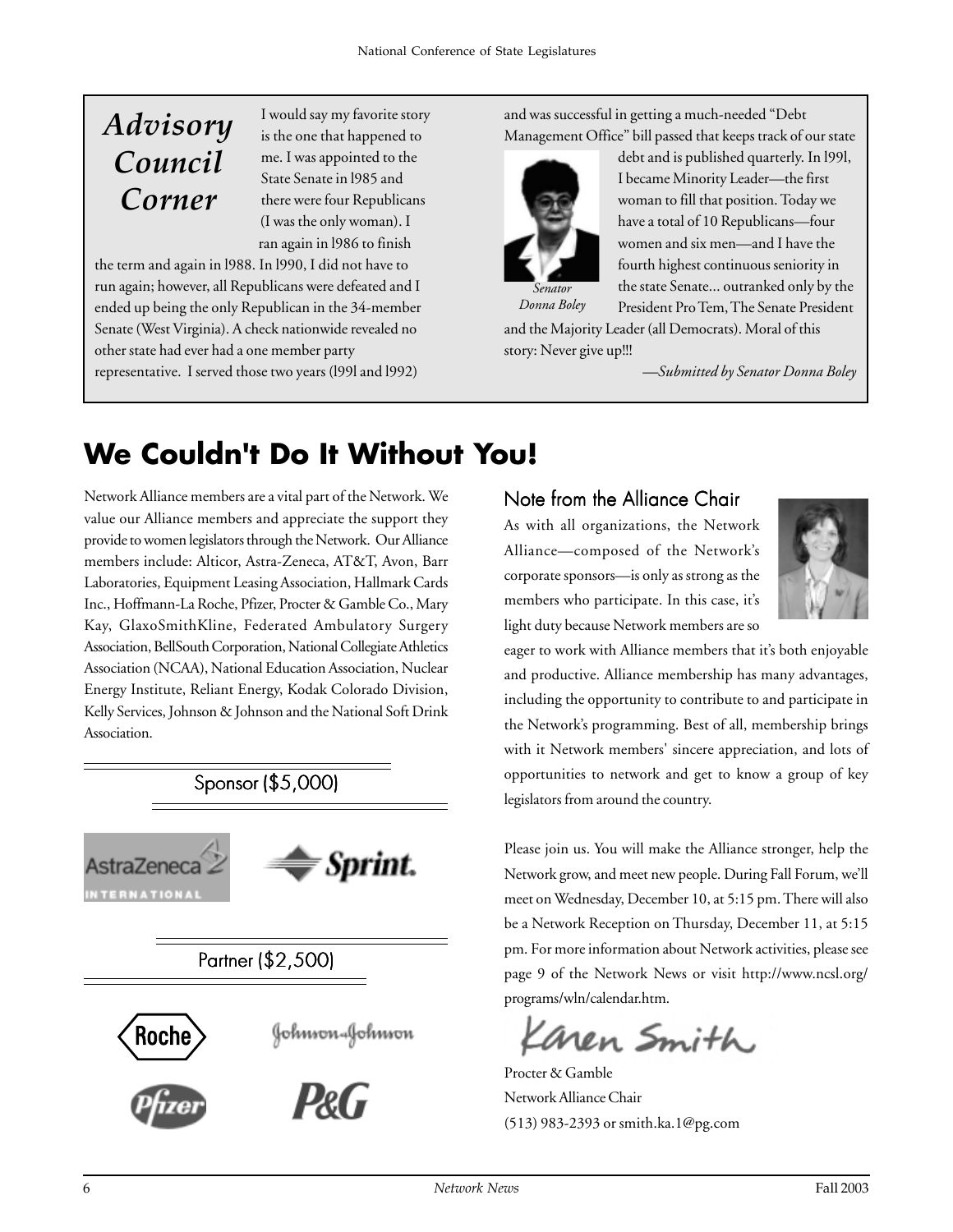# **Sharing Our Views**

**Sharing Our Views**, a new addition to the *Network News*, provides an opportunity for some of our most dedicated Alliance members to express their perspectives. If you would like to see your company's viewpoint included in the next edition, contact Leah Oliver at (303) 856-1486 or leah.oliver@ncsl.org.

As a leader in preventing, diagnosing and treating disease, Roche is committed to innovative research to improve patient care.

Patients all over the world have benefited from our medicines for obesity, transplantation, diabetes, breast cancer, hepatitis, influenza and HIV.

> **We Innovate Healthcare** *from research to real life*

www.rocheusa.com



Established in 1837, The Procter & Gamble Company began as a small, family operated soap and candle company in

Roche

Cincinnati, Ohio, USA. Today, P&G markets almost 300 products –including Pampers, Tide, Ariel, Always, Whisper, Pantene, Bounty, Pringles, Folgers, Charmin, Downy, Lenor, Iams, Crest, Actonel, Olay and Clairol to more than five billion consumers in 140 countries.

Procter & Gamble's corporate tradition is rooted in the principles of personal integrity, respect for the individual and doing what's right for the long-term. More than 98,000 P&G people work every day to provide products of superior quality and value to the world's consumers.

Many people think of P&G as simply a marketing company and are surprised by the enormous depth and breadth of our science capability. Last year, our company invested over \$1.7 billion in research and development at 19 technical centers and nearly 100 universities around the world.

#### **Breaking the Barriers to Mental Health Treatment**

*A commentary by James W. Jordan Jr., Executive Director National Alliance for the Mentally Ill, Pennsylvania*

Over the last decade, tremendous strides were made in how we view and treat mental illness. Studies indicate that approximately 20 percent of the population suffers from mental disorders. While the success rate for treating mental illness was once viewed with pessimism by some, medical advancements are rapidly changing that view.

The National Institute of Mental Health indicates a 60% success rate for treating schizophrenia, a 70- 80% success rate for treating depression and a 70- 90% success rate for treating panic disorders. These statistics equal and can greatly exceed the success rates for other illnesses.

Despite the opportunities created by effective treatment, many individuals do not receive services. Barriers, whether they relate to stigma or restrictions on access to medications or treatment, prevent those suffering from mental illness from living healthy, productive lives.

More must be done to educate the public on mental illness, to provide better treatment options*,* and to educate policymakers on the importance of open access to effective medications. Barriers to access, such as preferred drug lists, fail-first policies, and other restrictions hurt patients and can truly mean the difference between successful treatment and failure, health and sickness, and, in extreme cases, life and death.

Through education and awareness, we can create an environment where individuals suffering from mental illness are not afraid or ashamed to seek treatment and when they do, the most appropriate treatment options are available to them.

*Opinions expressed here are those of the authors; NCSL does not endorse the views on this page.*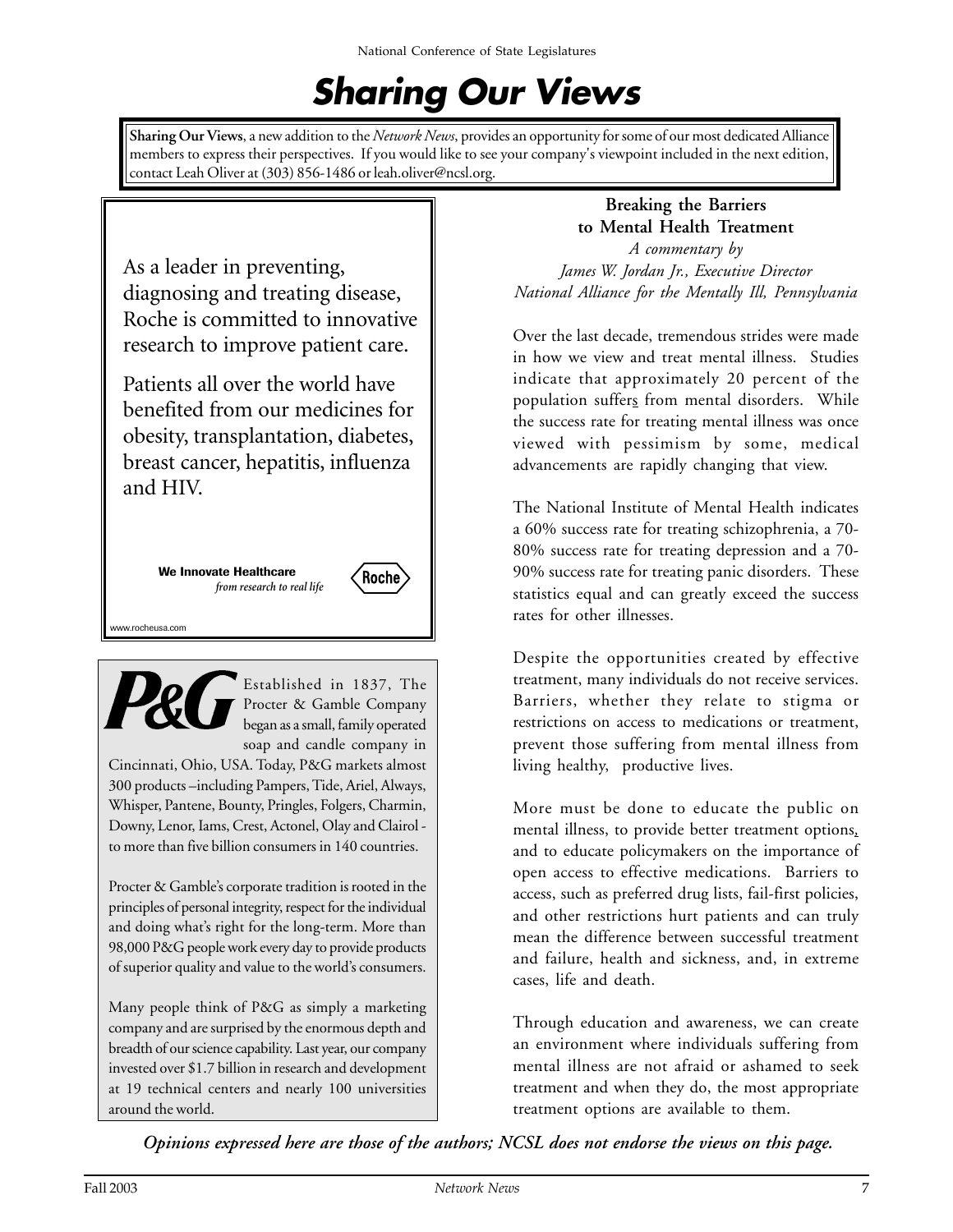### Mark Your Calendars!

 *April 28-May 1, 2004* NCSL Spring Forum in Washington, D.C.



*July 19-23, 2004* NCSL 30th Annual Meeting in Salt Lake City, Utah

### The Forum for Newly Elected Women State Legislators

The Women's Legislative Network of NCSL is pleased to cosponsor the third national Forum for Newly Elected Women State Legislators with the Center for American Women and Politics (CAWP). The Forum will be held November 19-22, 2003, at the historic Mayflower Renaissance Hotel in Washington, D.C. All women who have been elected or appointed to legislatures since 2001 are invited to this year's Forum, along with a dynamic group of veteran women lawmakers who will serve as speakers and mentors. The Forum will combine a mix of practical information about process and policies, opportunities to build connections with colleagues from other states, and inspiration delivered by veteran women lawmakers and prominent national women leaders. To learn more about the meeting, go to the CAWP Web site: http://www.cawp.rutgers.edu.

### Good Housekeeping Award for Women in **Government**

Each year, *Good Housekeeping* magazine and the Center for American Women and Politics (CAWP) honor women in government elected or appointed officials, career civil servants, or members of the military—whose work exemplifies how government improves people's lives. The top winner receives \$25,000, and six other winners receive \$2,500. We invite you to nominate women in government whose achievements deserve national recognition and honor, whether for general achievement in government or for achievement in the area of women's health. To learn more about the award or to download a nomination form, go to: http:/ /www.cawp.rutgers.edu/Programs/GHaward.html.

### **Visit the Network Web site!! www.ncsl.org/wln**

### WINGS (Women In Informal Network Groups)

WINGS is an interactive network of national organizations that serve women leaders in a variety of capacities. These organizations have joined to share information and resources and to work together on leadership, education, training and development in order to empower legislative women throughout the nation. Participating organizations include:

- •· Center for American Women and Politics (http:// www.cawp.rutgers.edu)
- Center for Policy Alternatives (http://www.stateaction.org/)
- Center for Women Policy Studies (http:// www.centerwomenpolicy.org/)
- National Order of Black Elected Legislative Women (NOBEL Women)
- National Women's Political Caucus (http://www.nwpc.org)
- Women in Government (http:// www.womeningovernment.org/)
- Women's Legislative Network of NCSL (http:// www.ncsl.org/wln/)

## **In The News. . .**

### ISLAND VOICES: Harness Hawai'i's wave power

Hawaii Representative Cynthia Thielen, a western regional member of the Executive Board of the Women's Legislative Network of NCSL, recently wrote an article about harnessing wave energy as a renewable energy source. The article appeared in the Sept. 19, 2003, *Honolulu Advertiser* (www.HonoluluAdvertiser.com).

#### *Status of Women...from page 1 Did you know? . . .*

- Women's status is highest in the northeastern and western states.
- Women's status is lowest in many of the southeastern and midwestern states.

More information about IWPR and their *Status of Women in the States* report is available at http://www.iwpr.org/. Sen. Jeanne Kohl-Welles, Network president, conducted the business meeting and elections. At the meeting, new board members and Advisory Council members were elected.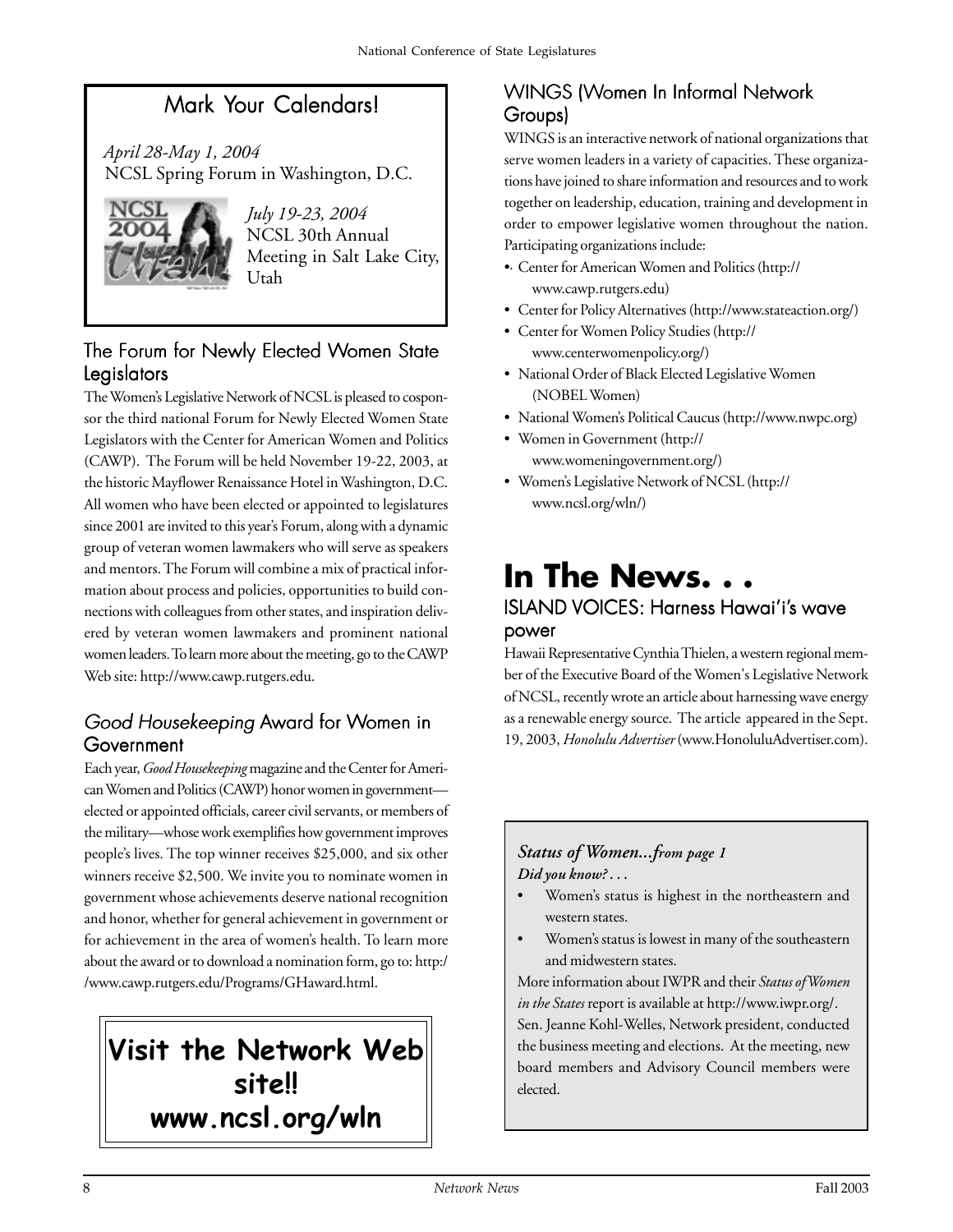### **Note from the President**

#### Dear Colleagues,

Most of you are preparing for the upcoming legislative session, and as you do, I encourage you to call on the Network if we can be of any assistance. I hope you are arranging to attend NCSL's Fall Forum in Washington, DC, December 9-13, 2003. The Network's agenda features interesting and timely sessions, and I hope to see you at our events!

As you may know, the Women's Legislative Network of NCSL is unique in its relationship to NCSL, and like NCSL, represents all women legislators by virtue of their election to office. I hope you will become involved through participating in meeting sessions, becoming an Advisory Council member, and using our resources available on the web and in print.

My involvement with NCSL and with the Network has provided me with numerous opportunities for networking, professional development and leadership. Often my work as President requires me to work behind the scenes, contacting women legislators and Alliance members, planning Network programming, and working directly with the Network Board to fulfill the mission of the Network—promoting the participation, empowerment, and leadership of women legislators. I invite you to help the Board and me make the Network your organization!

The Network is entering its second year as a program of the NCSL Foundation for State Legislatures. The relationship has proved to be a beneficial one, and I am appreciative of the Foundation's support of the Network. Leah Oliver, Network Coordinator, has provided invaluable staffing support and I am proud of the Network and its accomplishments over the past year.

The Network has a long history of serving women legislators, and I hope you will continue to partner with me to uphold its role as an essential tool for networking and learning for women legislators. If you have questions or comments about the Network, please feel free to contact me at 302-234-3303 or Liane.Sorenson@comcast.net.

Best wishes,

Line Avenson

Liane Sorenson Senate Minority Whip, Delaware President, Women's Legislative Network of NCSL

### Our Thanks Go To…

With the election of new board members came the retirement from the Network Executive Board of three legislators: Senator Evelyn Lynn (Florida), Representative Kathy Ashe (Georgia), and Representative Barbara Marumoto (Hawaii). The Network is grateful to all three for their dedication and leadership.







*Representative Ashe Senator Lynn Representative*

*Marumoto*

### \*\*Network Events at NCSL's Fall Forum\*\*

The NCSL Fall Forum will be held **December 9-13, 2003**, at the **Hyatt Regency on Capitol Hill** in **Washington, D.C.** The Network will host several events throughout the week. Please plan to join us. (See preliminary agenda below or go to http://www.ncsl.org/programs/wln/calendar.htm for upto-date information.)

> **Wednesday, December 10** *5:15 pm Alliance Meeting* **Thursday, December 11** *5:15 pm Network Reception* **Friday, December 12** *8:00 am – 11:00 am Network Board Meeting 2:00 pm – 4:00 pm How Can State Legislators Help Low-Income Women Achieve Economic Success? (session co-sponsored by the Women's Legislative Network and the Annie E. Casey Project at NCSL)*

**WOMEN'S LEGISLATIVE NETWORK NEWS** Published quarterly by the National Conference of State Legislatures, 7700 East First Place, Denver, Colorado 80230, (303) 364-7700.

**William T. Pound, Executive Director**

**Leah Oliver, Network Coordinator**

Special thanks to Leann Stelzer at NCSL for her help in preparing this edition of the *Network News*.